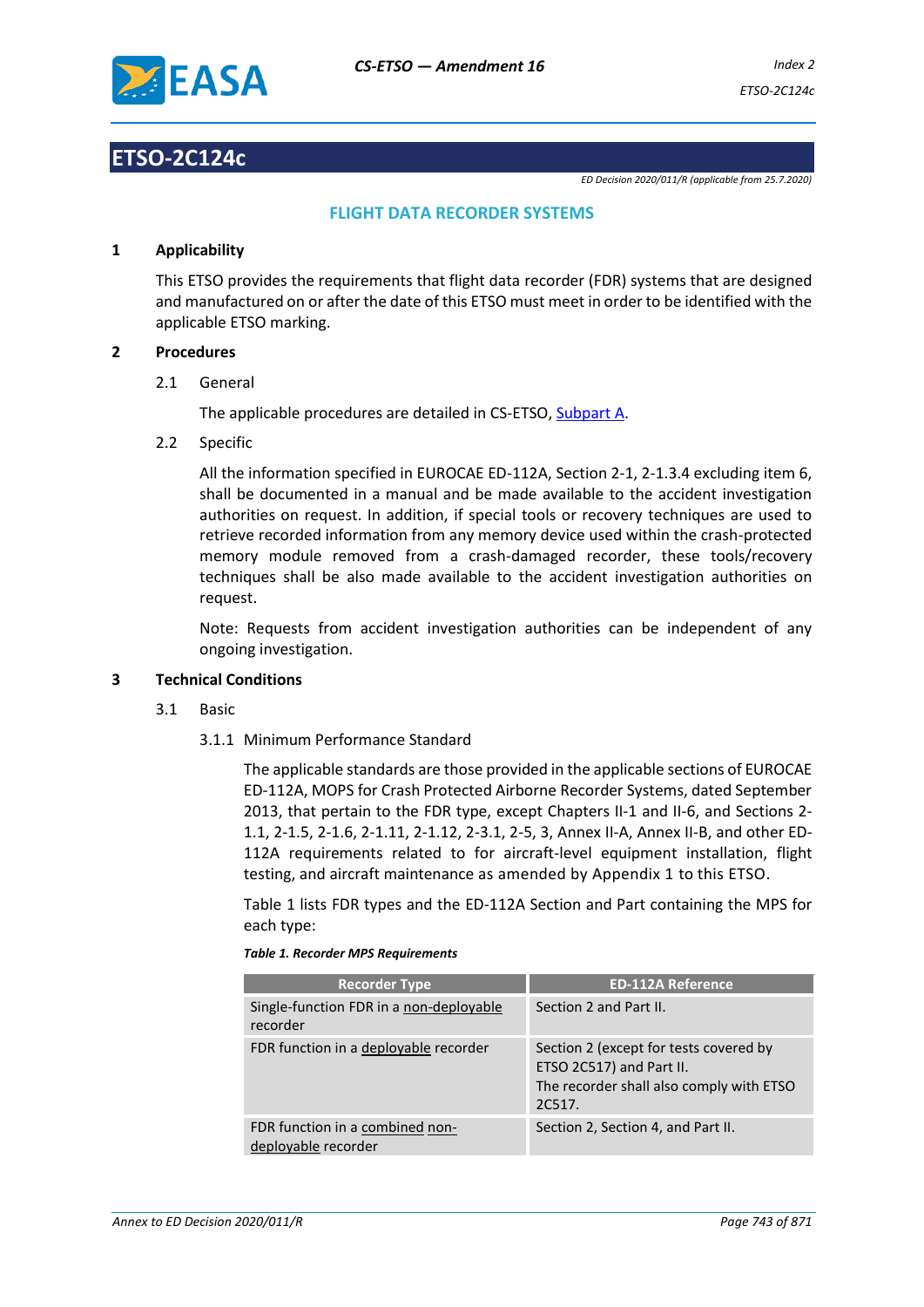

| FDR function in a combined deployable | Section            |
|---------------------------------------|--------------------|
| recorder                              | ETSO <sub>20</sub> |
|                                       | The rec            |
|                                       | 20517              |

2 (except for tests covered by 2517), Section 4 and Part I. order shall also comply with ETSO  $\overline{\phantom{1}}$  2C517.

Note: An FDR article may cover multiple types. An FDR may be a combined FDR and may also be deployable, in which case the applicable MOPS are Sections 2, 4, Part I and the MOPS of ETSO 2C517, following the table above.

3.1.2 Environmental Standard

See CS-ETSO, Subpart A, paragraph 2.1.

3.1.3 Software

See CS-ETSO, Subpart A, paragraph 2.2.

3.1.4 Airborne Electronic Hardware

See CS-ETSO, Subpart A, paragraph 2.3.

# 3.2 Specific

3.2.1 Failure Condition Classification

See CS-ETSO, Subpart A, paragraph 2.3.

A failure of the function defined in paragraph 3.1.1 of this ETSO is a minor failure condition.

A loss of the function defined in paragraph 3.1.1 of this ETSO is a minor failure condition.

The applicant must develop the system to be at least the development assurance level that is commensurate with this failure condition.

Note: The failure classification requirement is driven by the use of FDRs in accident investigations.

# **4 Marking**

4.1 General

See CS-ETSO, Subpart A, paragraph 1.2.

- 4.2 Specific
	- 4.2.1 Lettering Identification

The equipment shall comply with the identification requirement in EUROCAE ED-112A, Section 2-1, paragraph 2-1.16.3, if it is fixed, and those of ETSO-2C517, if it is deployable.

# **5 Availability of Referenced Documents**

See CS-ETSO, Subpart A, paragraph 3.

[Amdt ETSO/6] [Amdt ETSO/13] [Amdt ETSO/16]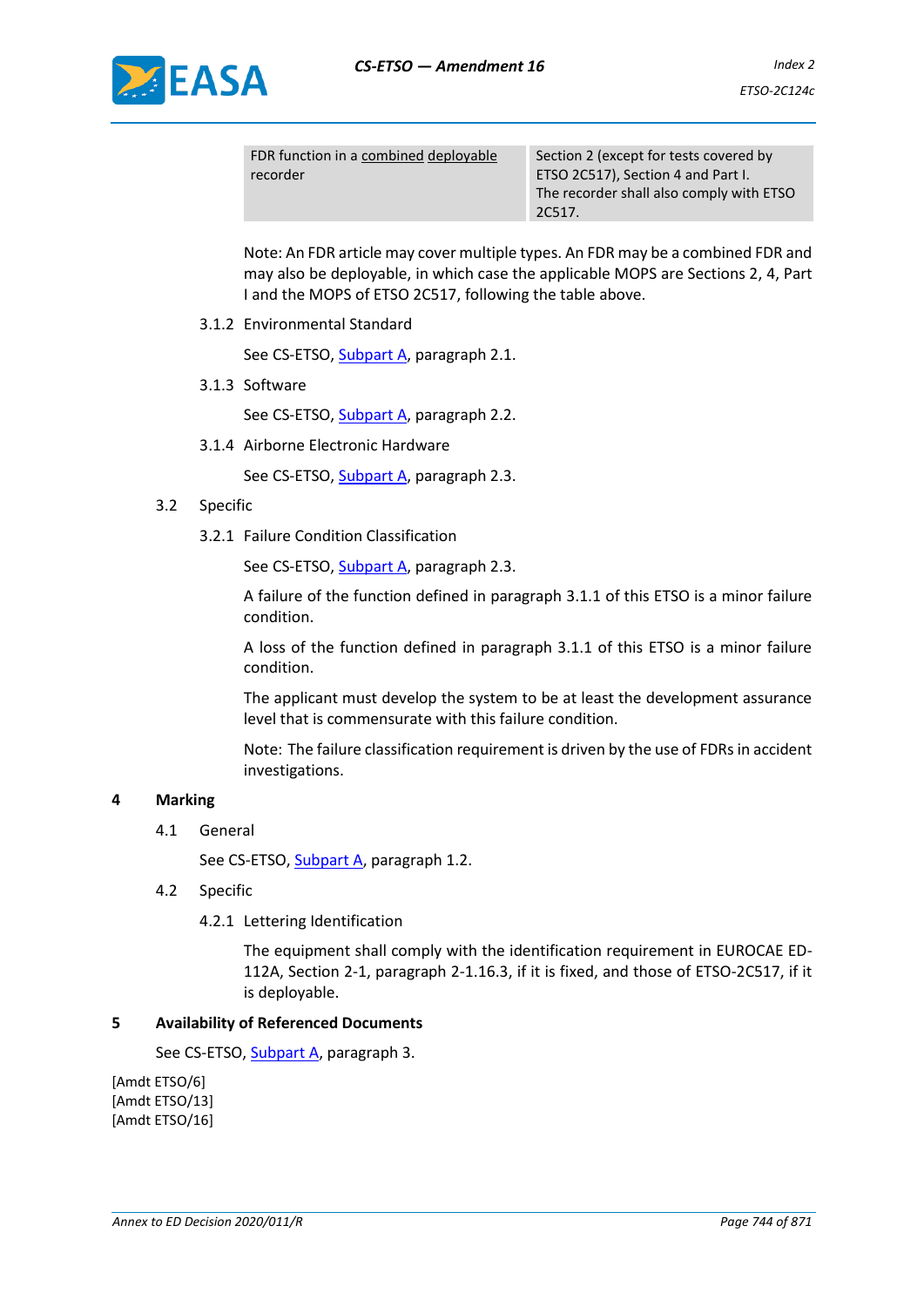

# **Appendix 1 to ETSO-2C124c – MPS FOR CRASH-PROTECTED AIRBORNE RECORDER SYSTEMS**

*ED Decision 2020/011/R*

The standard EUROCAE ED-112a, MOPS for Crash Protected Airborne Recorder Systems, dated September 2013, shall be modified as per Table 1 below.

| <b>Location</b>         | Initial ED-112A text                                                                                                                                                                                                                                                                                                                                                                                                                                                                                                                                                                                                                                                                                                                                                                          | <b>Amending text</b>                                                                                                                                                                                                                                                                                                                                                                                                                                                                                                                                                                                                                                                                                                                                                                                                                                              |
|-------------------------|-----------------------------------------------------------------------------------------------------------------------------------------------------------------------------------------------------------------------------------------------------------------------------------------------------------------------------------------------------------------------------------------------------------------------------------------------------------------------------------------------------------------------------------------------------------------------------------------------------------------------------------------------------------------------------------------------------------------------------------------------------------------------------------------------|-------------------------------------------------------------------------------------------------------------------------------------------------------------------------------------------------------------------------------------------------------------------------------------------------------------------------------------------------------------------------------------------------------------------------------------------------------------------------------------------------------------------------------------------------------------------------------------------------------------------------------------------------------------------------------------------------------------------------------------------------------------------------------------------------------------------------------------------------------------------|
| $2 - 1.16.2$<br>a. iii. | Impact shock, shear and tensile test,<br>penetration resistance, static crush,<br>deep sea pressure and sea water<br>immersion.                                                                                                                                                                                                                                                                                                                                                                                                                                                                                                                                                                                                                                                               | Impact shock, shear and tensile test,<br>penetration resistance, static crush, deep<br>sea pressure and sea water immersion.<br>Deep sea pressure and sea water<br>immersion may be performed on two<br>different units provided that both units<br>undergo the rest of the sequence and<br>that the period of the deep sea pressure<br>test is 90 days.                                                                                                                                                                                                                                                                                                                                                                                                                                                                                                          |
| $2 - 4.2.7$<br>a.       | Unless it can be shown that the<br>recording medium can withstand the<br>conditions associated with deep sea<br>immersion and that it is unlikely to be<br>damaged as a consequence of<br>collapse of any protective armour,<br>immerse the recorder in sea water at<br>pressure<br>οf<br>a<br>60 MPa (equivalent to a depth of<br>6 000 m (20 000 feet) for a period of<br>30 days.<br>This period may be reduced to 24<br>hours provided that the methods and<br>materials<br>used<br>to<br>protect<br>the<br>recording medium have been shown<br>to be unaffected by sea water. To<br>avoid damage to the test equipment,<br>this test may be performed using any<br>liquid in the<br>suitable<br>pressure<br>chamber itself together with a means<br>to separate this liquid from the sea | Unless it can be shown that the recording<br>medium can withstand the conditions<br>associated with deep-sea immersion and<br>that it is unlikely to be damaged as a<br>consequence of collapse<br>of<br>any<br>protective armour or except if the<br>recorder is deployed during or following<br>impact with water, immerse the recorder<br>in seawater at a pressure of 60 MPa<br>(equivalent to a depth of 6 000 m, i.e.<br>20 000 ft) for a period of 90 days.<br>This period may be reduced to 24 hours<br>provided that the test is performed once<br>more after the sea water immersion test<br>in 2-4.2.7 b. To avoid damage to the test<br>equipment, this test may be performed<br>using any suitable liquid in the pressure<br>chamber itself together with a means to<br>separate this liquid from the seawater in<br>which the recorder is immersed. |
|                         | water in which the recorder is<br>immersed.                                                                                                                                                                                                                                                                                                                                                                                                                                                                                                                                                                                                                                                                                                                                                   |                                                                                                                                                                                                                                                                                                                                                                                                                                                                                                                                                                                                                                                                                                                                                                                                                                                                   |
| $2 - 4.2.7$<br>b.       | Unless it can be shown that the<br>recording<br>medium<br>the<br>and<br>identification required by paragraph<br>2-1.16.3 are resistant to the corrosive<br>effects of sea water, immerse the                                                                                                                                                                                                                                                                                                                                                                                                                                                                                                                                                                                                  | Unless it can be shown that the recording<br>medium and the identification required<br>by paragraph 2-1.16.3 are resistant to the<br>corrosive effects of seawater, immerse<br>the recorder in seawater at a depth of                                                                                                                                                                                                                                                                                                                                                                                                                                                                                                                                                                                                                                             |

# **Table 1 — Modification of EUROCAE ED-112A**